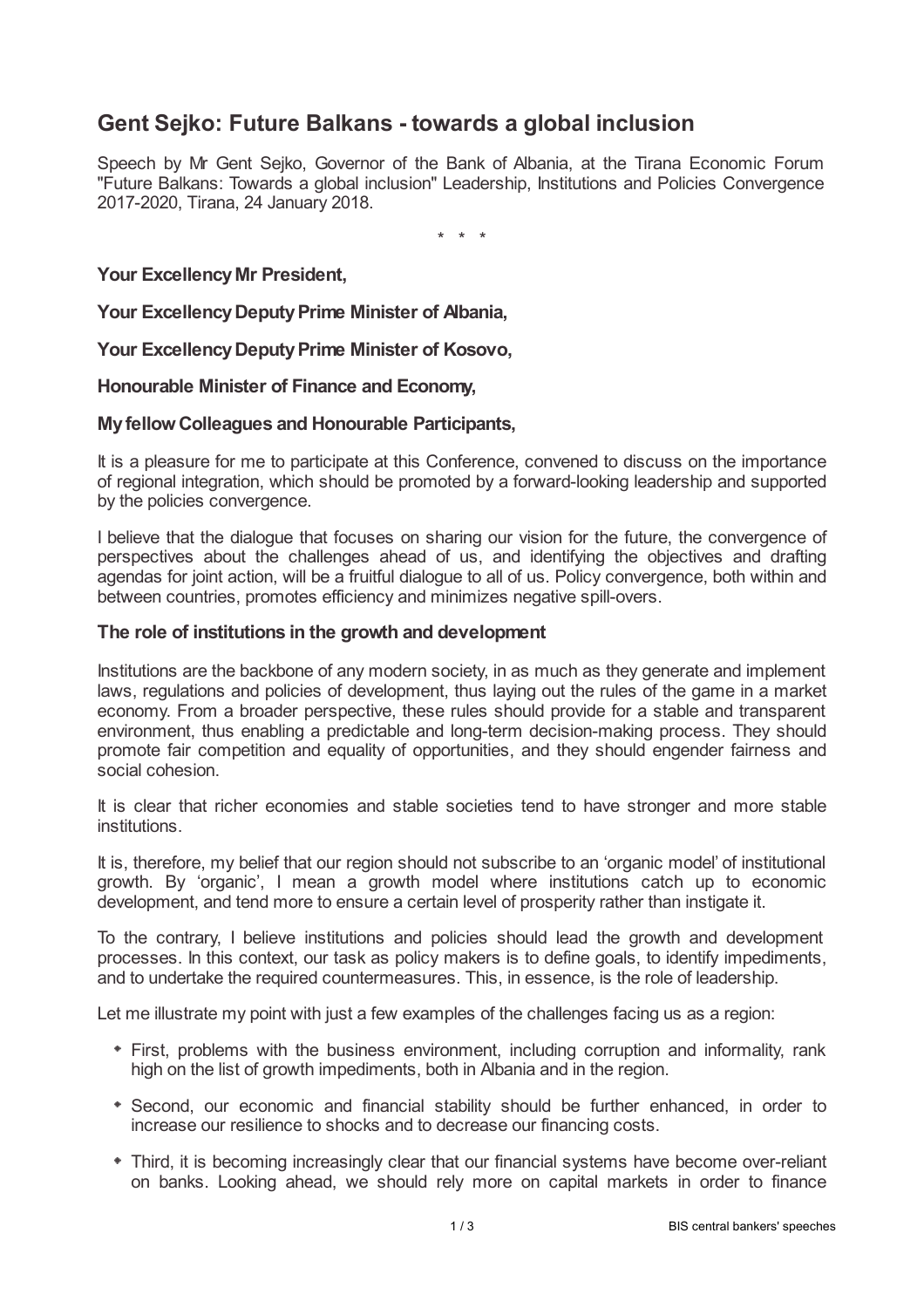domestic growth.

- Fourth, a common complaint frequently heard from potential foreign investors is the limited attractiveness of small and fragmented markets. While partly incorrect, we should do more to increase our trade and infrastructure integration.
- Fifth, in competing for the same pool of international investors, countries in the region often attempt to raise their individual profile through offering tax break or other subsidies. This race to the bottom does not prove to be productive.

Resolving any of these issues requires foresight, strong institutions, determined policy action, and regional coordination.

## **Institutions and integration**

Our region is actively involved in the EU integration process. This objective is the lighthouse for our institutional reform efforts and has produced notable benefits. The EU integration is aiding authorities in the region to anchor their institutional reforms and policies. On the other hand, the EU institutions provide oversight and lend credibility to the process. Additionally, since individual countries are working towards common objectives, regional policy is better coordinated.

However, I also believe countries in the region could do more to share their experiences and learn from each other. Albania offers a positive example in terms of economic and financial stability. Macedonia has done exceptionally well in terms of attracting high-value-added FDIs. Serbia is on the regional vanguard of financial market development. All of us should learn from our individual success stories; all of us should avoid mistakes we have individually made in the past. Our countries share more commonalities than differences: what works for one is more likely than not to work for others, and vice versa.

Furthermore, I believe we should look at regional integration as a goal in itself, rather than as an instrument to EU integration. Joint EU integration would supersede certain regional integration frameworks, such as trade and factor mobility, but it would not supplant the need for further policy dialogue and common regional perspectives and solutions.

Let me now to briefly describe the role of institutions in structural reforms in Albania.

## **Institutions and structural reforms in Albania**

It is virtually impossible to do justice to the breadth and depth of reforms in Albania over the limited allotted time. Therefore, I will try to highlight only its main items.

- In order to improve our business environment, the Albanian authorities have engaged in comprehensive reforms of the property rights, of the tax regime, of the electricity sector, of the general infrastructure, and remain engaged in the fight against informality. The most recent measure in this regard is a banking sector regulation that aims to put an end to the practice of lending through uncertified company balance sheets. Further, to enhance efficiency and tackle corruption and informality, a determined drive to improve the functioning of the public administration, which broadly speaking encompasses also the judicial system reform, has been undertaken.
- In order to increase economic stability and to improve financial resilience, we have initiated a wide ranging set of reforms. To that end, the Government has improved its public finance management procedures, has adopted a fiscal responsibility framework, and has undertaken measures to reduce debt. The Bank of Albania has strived to model itself after the ECB. Its professionalism has increased while its independence, transparency and credibility have all improved. Through a joint effort of institutional stakeholders, we have